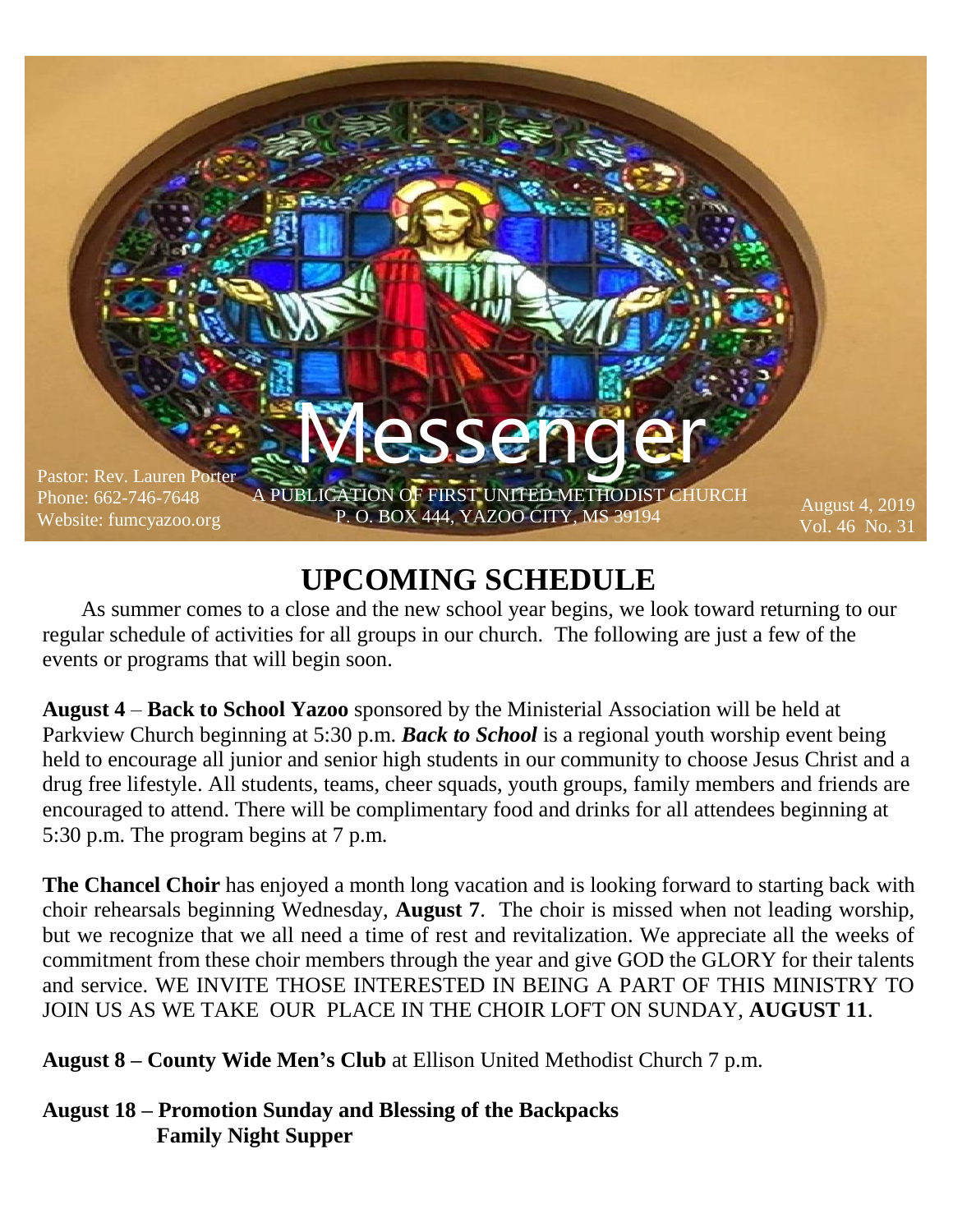

**SUNDAY, AUGUST 4** 9:00 a.m. Come AZ U R Service 9:50 a.m. Sunday School 11:00 a.m. Traditional Worship Service 5:30 p.m. Back to School Yazoo/Parkview **MONDAY, AUGUST 5** 9-12 noon Methodist Market 6:00 p.m. Family Ministries meeting **WEDNESDAY, AUGUST 7** 5:30 p.m. In the Hands of God/Prayer Meeting 6:00 p.m. Chancel Choir practice **THURSDAY, AUGUST 8** 7:00 p.m. County-wide Men's Club/Ellison **SATURDAY, AUGUST 10** 9-12 noon Methodist Market



- 4. Lily Pitts, Harry Simmons
- 9. George Dunnington
- 10. Larry Adams, Andrew Burnett

 $\sim$  ~ ~ ~ ~

 5. Mr. & Mrs. Sam Smith Mr. & Mrs. Mike Phillips

 **County Wide Men's Club** meeting will be held Thursday, August 8, at 7 p.m. The meeting will take place at Ellison United Methodist Church. Cost is \$10 per person. The meeting will include dinner and a program.

*\* \* \* \* \**

 The Yazoo Long Term Planning Committee has been Activated! This is a faith based community organization in partnership with other **Flood Relief** organizations and agencies to help in Recovery. This is an arm of UMCOR (United Methodist Committee on Relief.) This committee will be offering help to all involved in Yazoo County affected by the Flood. For more info: Go to Facebook (Yazoo Long-Term Planning Committee.)

Donations need to made to:

Yazoo County Ministerial Association with memo "Flood 2019." These donations can be mailed to: P.O. Box 145, Yazoo City or dropped off at any Bank of Yazoo location. \* \* \* \* \*

#### **Donations needed for the following:**

Back to School:

\*Bentonia Gibbs Weekend Backpacks. There is a need for non-perishable food items to go home with needy students on weekends. Marilyn Burnett tends to this in partnership with First Baptist. There is a box in the Fellowship Hall for items or give to FUMC-Great Commission Fund. \* McCoy Special Ed:

This ministry started 3 yrs ago. We provide supplies and uniforms to approx. 20 4th grade "sped" children at McCoy Elementary. There is a box in the Fellowship hall with examples of items needed and a collection box. Monetary gifts are made to FUMC – "Great Commission Fund."

\* Foster Children:

Allison has a list of Foster Children back to school needs. If someone wants to help, contact Allison or give to FUMC – "Foster Children Fund."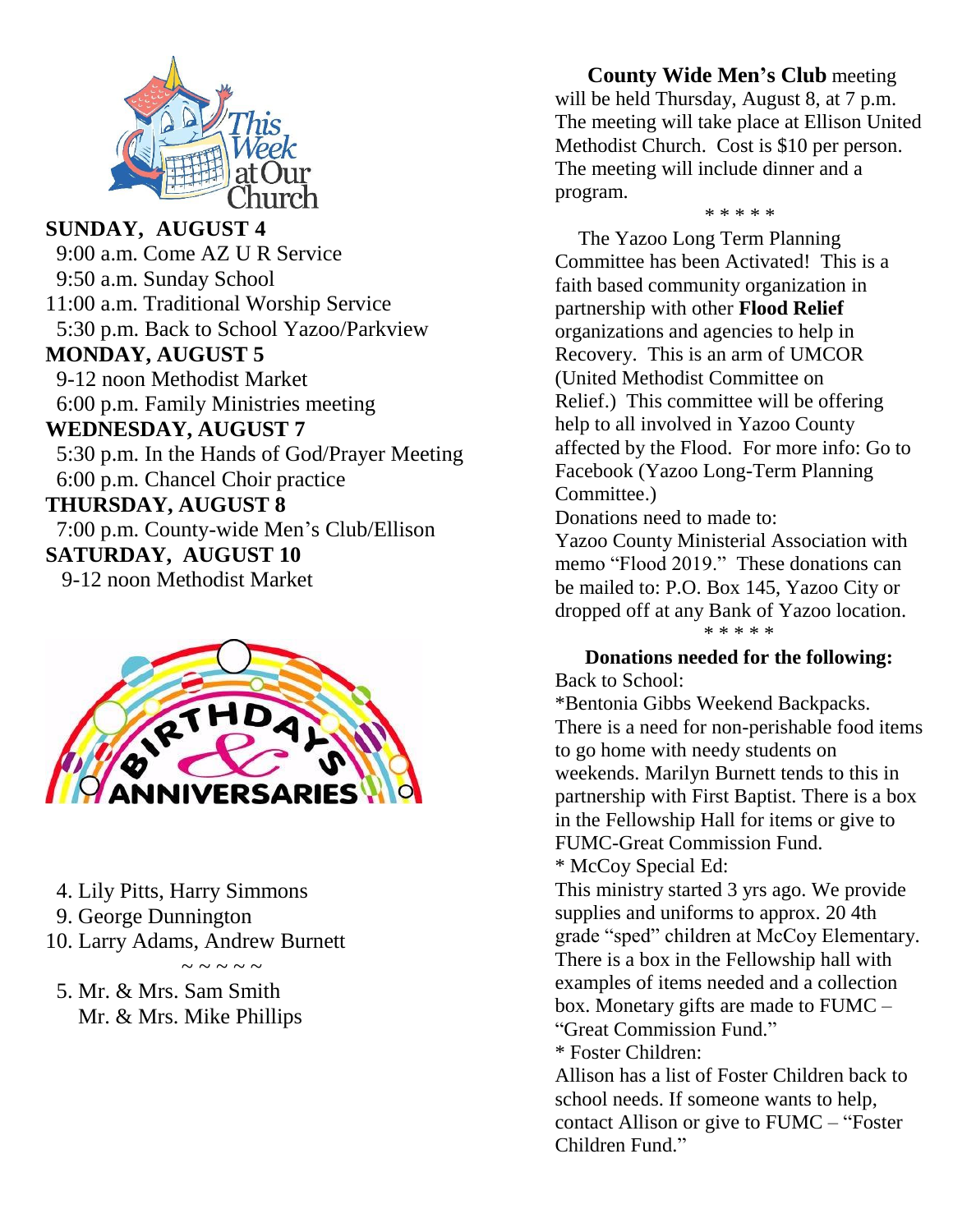#### Donations Needed Continued

Community Missions: My Brother's Keeper Make gifts to FUMC- Great Commission Fund

The Master's Table Make gifts to FUMC - Great Commission Fund. Also, Men of our Church are invited to experience this meal, Friday, October 4. If interested Contact Irma Newell Hart.

# **Solid Ground Youth**

 We will begin a brand-new curriculum this month called *Fathom, a deep dive into the story of God*. This study is broken into several topics that focus on 4 to 6-week sessions. This Sunday we will get to know the curriculum before kicking off our first lesson next week.

## **Sunday Night Youth**

 This Sunday night is the Back to School Yazoo event that will be held at Parkview Church. The event will kick-off at 5:30 with food and fellowship followed by music at 7:30 featuring *Iron Bell* in the sanctuary. The service will be led by Steve Fitzhugh, a national spokesperson for the Fellowship of Christian Athletes. We will meet at the church at 5:30 to attend this event.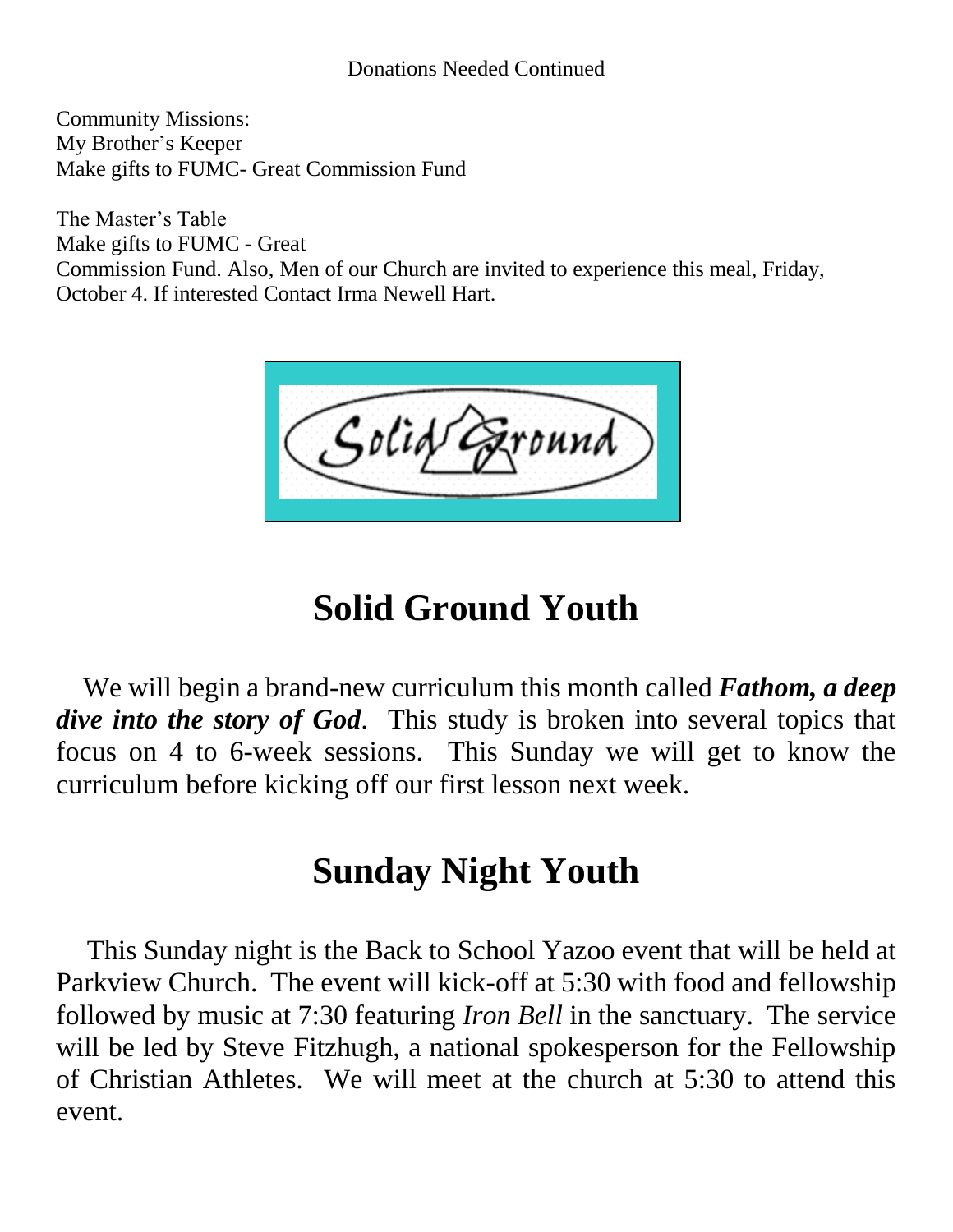# Children's Page

"The Lord sees into the heart."

1 Samuel 16:7



Memor

Verse

 As we move into a new month, our Sunday School lesson will shift to the life of David. This lesson is about David and Samuel, and it begins by reminding us that David was just a boy. God was looking for a King, so why would he be interested in a young shepherd boy? God is not worried about our outward appearances. He looks at the

heart. In the world we live in, we need to be reminded of this.

## **Blessing of the Backpack**

Our annual Blessing of the Backpack will be held on Sunday, August 18 during both of our church services. This is a time to offer up prayer for all those involved in any aspect of school, whether student, teacher, counselor, coach, etc. Everyone will receive a backpack clip as a reminder that God is with them as they begin a new school year.

## **Acolytes and Planet 456**

School is just around the corner, and soon we will be back on schedule with all of our activities at the church. Acolyte training for those who will be in the  $4^{\text{th}}$ ,  $5^{\text{th}}$ , and 6th grades will be on Sunday, August 18 and Sunday, August 25. You will be receiving more information in the mail regarding the training.

## **Volunteers needed**

 With school starting back up soon, we will be needing teachers for Hiskidz Sunday School. There will need to be two teachers each month, one for grades 1-3 and one for grades 4-6. I will be reaching out to people about volunteering to teach. Please prayerfully consider offering up one month of your time for the spiritual growth and guidance of our children.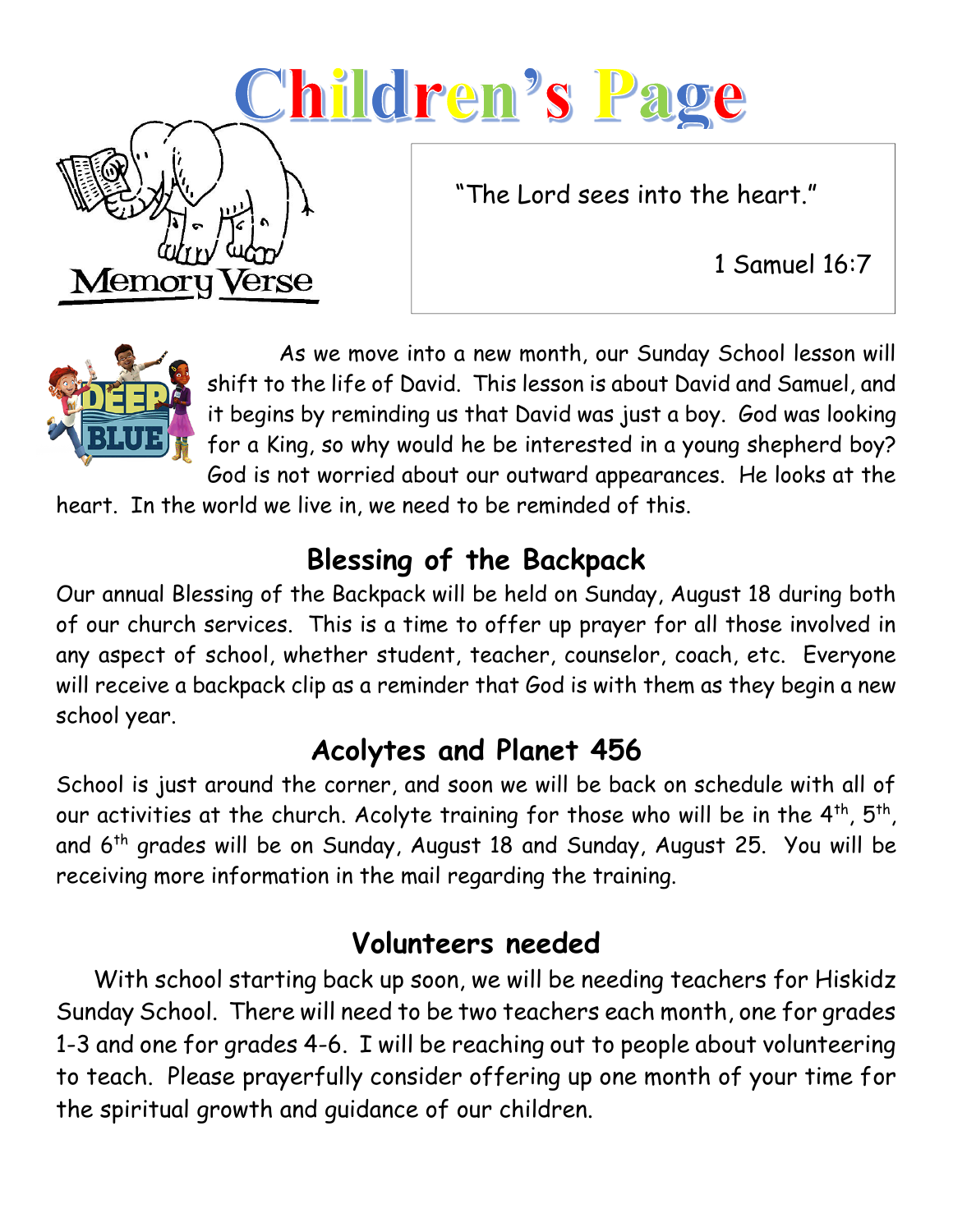

*Sympathy and love is extended to the family of Nancy Schaub, who died July 20, 2019. Nancy was a former member of our church and served as our Church Secretary for many years.*



*Penny Jackson* 

Bank of Yazoo M/M David Arnold

Frances Pierce M/M Camp King